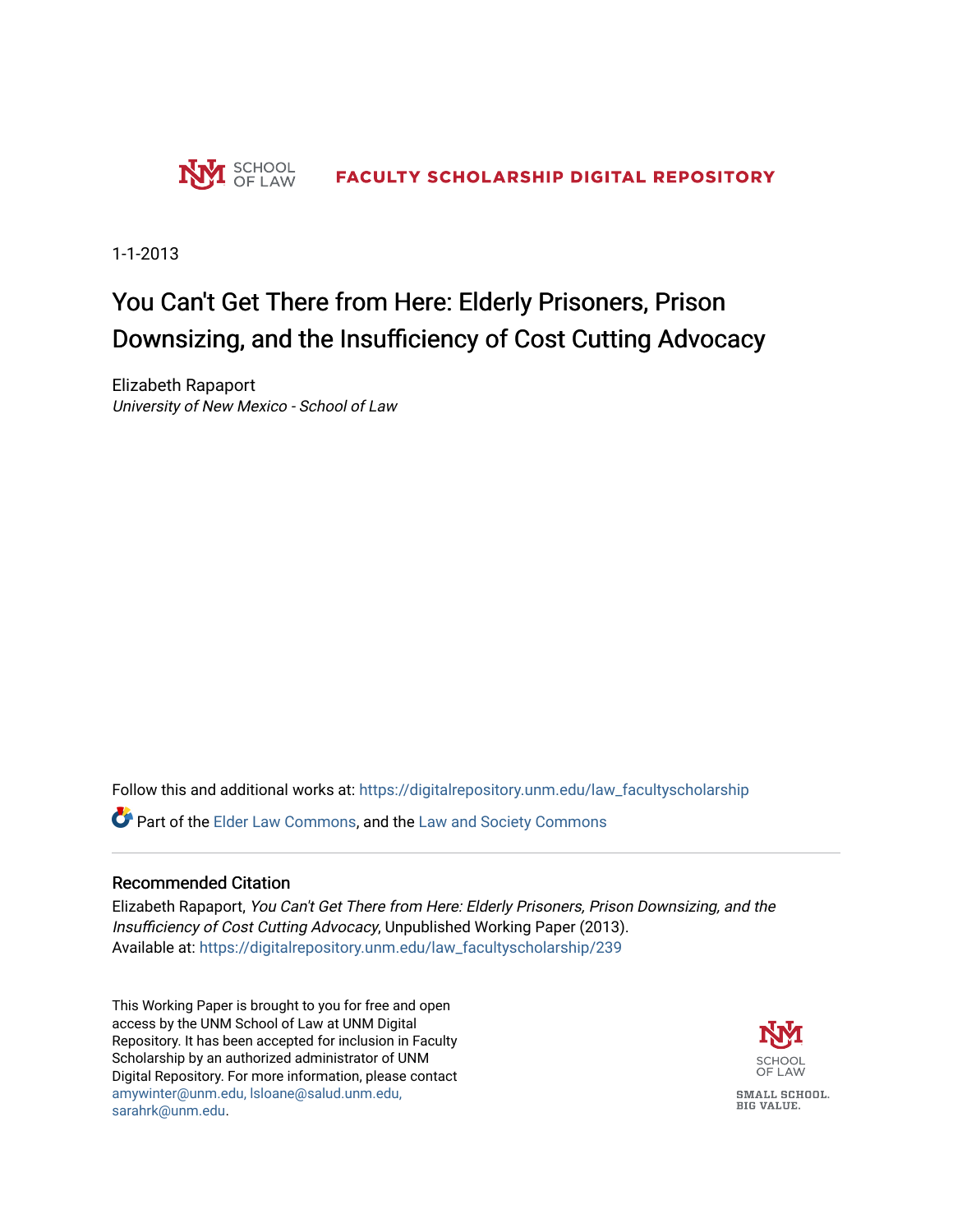

# UNIVERSITY OF NEW MEXICO SCHOOL OF LAW LEGAL STUDIES RESEARCH PAPER SERIES

# PAPER NO. 2013-07

# You Can't Get There from Here: Elderly Prisoners, Prison Downsizing, and the Insufficiency of Cost Cutting Advocacy

Elizabeth Rapaport

April 21, 2013

Founded in 1947, the University of New Mexico School of Law is a vibrant, diverse community of outstanding faculty, students, and alumni who are making a difference across the country and around the world. The School, which offers a rich and engaged classroom experience guided by faculty members who are leaders in their fields, is an "acknowledged" leader in the fields of clinical education, American Indian law, and natural resources and environmental law. The University of New Mexico School of Law Legal Studies eJournal contains abstracts, works in progress, and published papers from our faculty. For more information see: http://lawschool.unm.edu.

Electronic copy available at: http://ssrn.com/abstract=2254691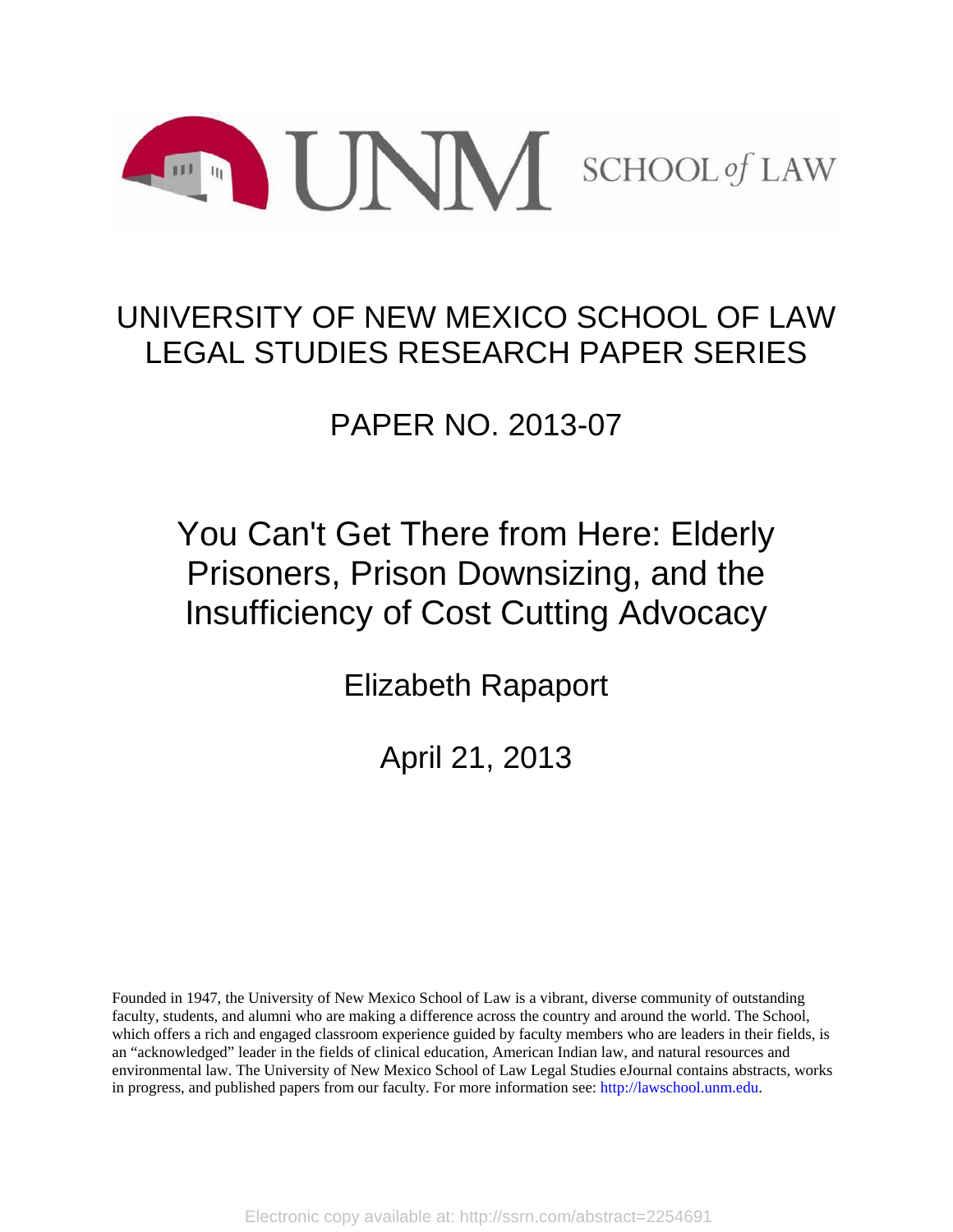You Can't Get There From Here: Elderly Prisoners, Prison Downsizing, and the Insufficiency of Cost Cutting Advocacy

### Elizabeth Rapaport Professor of Law University of New Mexico rapaport@law.unm.edu

#### ABSTRACT

The prison population in the United States has peaked and begun to recede, reversing more than 30 years of growth.<sup>1</sup> Mass incarceration is yielding to the imperative to reduce state budgets in recessionary times. As states turn away from the extravagant use of prison for nonviolent offenders, the percentage of the prison population serving long and life sentences for violent felonies will increase. By 2009 one in eleven prisoners were lifers.<sup>2</sup> These are the prisoners growing old and dying in prison. High cost elderly prisoners who have aged out of crime *should b*e good candidates for cost saving measures such as compassionate release, parole, and release through community corrections programs. This impression does not withstand scrutiny. Two thirds of elderly prisoners have been convicted of violent crimes; one quarter has been convicted of sexual offenses.3 Programs to reduce prison costs have indeed gained ground but they are designed for a very different population. The offender who is well positioned to avoid or leave prison as a result of cost savings policies is a young nonviolent offender; The majority of states have succeeded in reducing prison admissions by diverting nonviolent offenders to drug and other treatment programs and reducing prison terms for low level offenders.4 A threshold condition for diversion or release is low risk of violent offending. Implicitly these low risk nonviolent offenders are also promoted as criminals who can rehabilitate and reintegrate into the community. The majority of compassionate release programs either exclude prisoners who were convicted of violent crimes or require that the prisoner be incapacitated to the extent that he or she poses no threat to public safety.5 Yet even prisoners who meet these standards are rarely released. Arguing for cost cutting release of the fast growing legion of elderly prisoners is much less easily buttressed with soothing claims about the happy coincidence of lower costs and public safety. Even if, and it is big if, exaggerated fear of

l

<sup>1</sup> The Bureau of Justice Statistics reports that 2010 marked the first time since 1972 that there was a decline in the total number of prisoners in state and federal prisons. BUREAU OF JUST. STAT., U.S. DEP'T OF JUST., PRISONERS IN 2010 1 (2011), *available at* http://www.bjs.gov/content/pub/pdf/p10.pdf. The decline continued in 2011. BUREAU OF JUST. STAT., U.S. DEP'T OF JUST., PRISONERS IN 2011 1 (2012), *available at*  http://www.bjs.gov/content/pub/pdf/p11.pdf.

<sup>&</sup>lt;sup>2</sup> ASHLEY NELLIS AND RYAN S. KING, THE SENTENCING PROJECT, NO EXIT: THE EXPANDING USE OF LIFE SENTENCES IN AMERICA 6 (2009).

<sup>3</sup> HUM. RTS. WATCH, *supra* note 4, at 30.

<sup>4</sup> PEW CHARITABLE TRUSTS, PUBLIC SAFETY PERFORMANCE PROJECT*,* U.S. PRISON COUNT CONTINUES TO DROP, http://www.pewstates.org/news-room/press-releases/us-prison-count-continues-to-drop-85899457496 (last visited Apr. 17, 2013).

<sup>5</sup> VERA INST. OF JUST., *supra* note 19, at 7.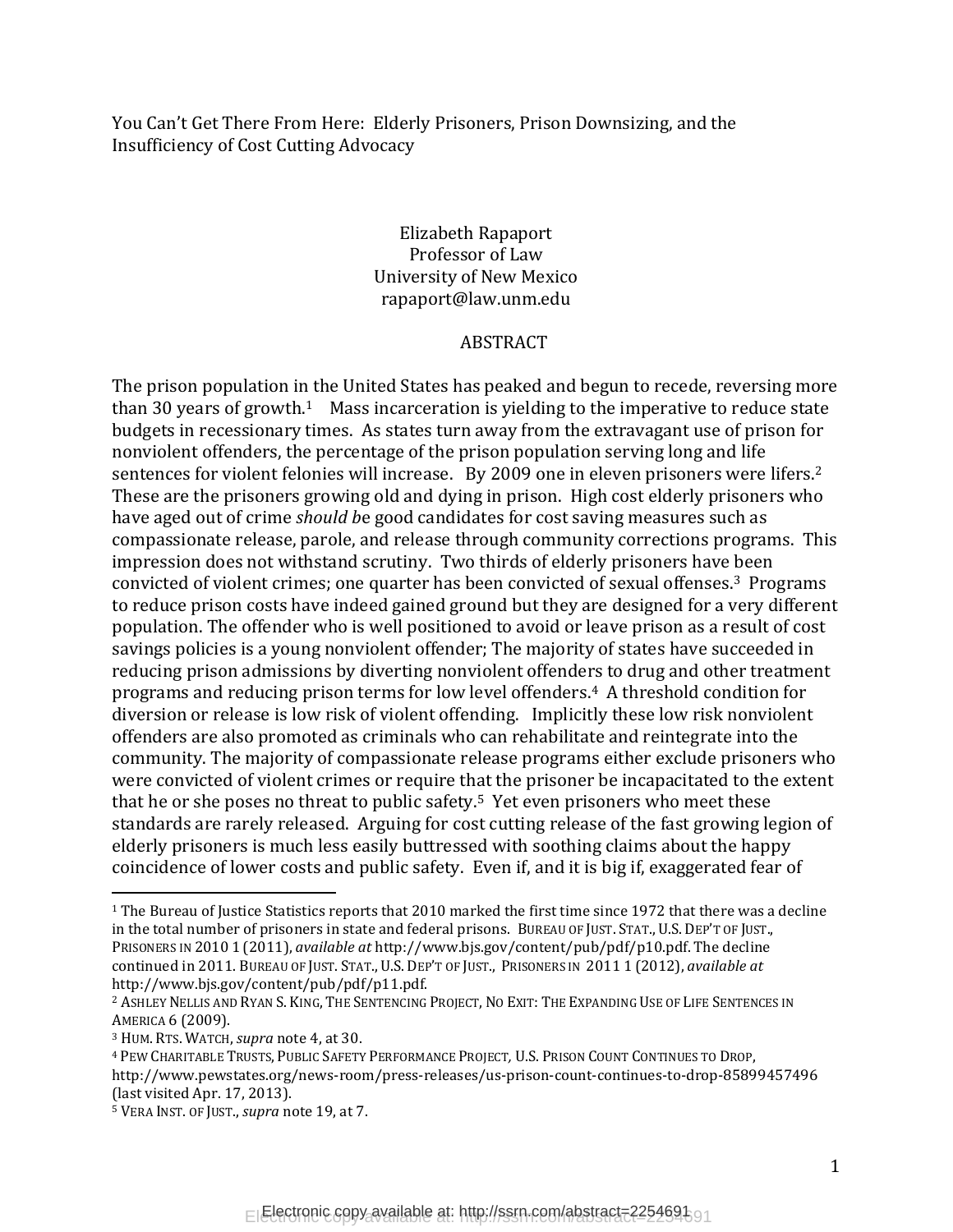further predations were successfully addressed,<sup>6</sup> the advocate of cost cutting reform cannot answer demands for retribution without venturing beyond the discourse of the "tough on crime" era. For thirty years the political class has shunned the previously commonly invoked criminal justice values of second chances -- the redemptive values of rehabilitation, reintegration, and mercy. The sickest and oldest prisoners are largely beyond second chances for productive citizenship. Whether released or incarcerated their care will be borne by the public purse.<sup>7</sup> Elder care is not free.<sup>8</sup> This Article focuses on the subclass of old prisoners who are beyond any prospect for productive citizenship because of age and ill health and are in need of elder care. The argument of this Article is that in order to capture the savings that release (and efficient carceral care) of elderly prisoners would bring, politicians and policy advocates will have to relearn to speak the language of humane criminal justice values, prominently mercy.

A sixty-six year old double amputee robbed a bank. He rolled into the bank in a wheelchair wielding a sawed off shotgun. He had been released from a Michigan prison three weeks prior to the robbery.<sup>9</sup>

## **I. Cost Cutting Arguments Alone Fail to Make the Case for Alleviating the Fiscal Burden of Incarcerating Elderly**

Legislators and policy makers face the daunting task of cutting corrections costs

swollen by three decades of mass incarceration policies<sup>10</sup> in an era of constricting state

budgets. Having promoted hundreds of laws that lengthened sentences or time served --

<sup>6</sup> *Id*. at 3-5.

<sup>7</sup> Release of indigent aged prisoners typically involves shifting costs from corrections budgets to the budgets of other state agencies and the federal government. VERA INST. OF JUST., IT'S ABOUT TIME: AGING PRISONERS, INCREASING COSTS AND GERIATRIC RELEASE 8 (2010), *available at*

http://www.vera.org/sites/default/files/resources/downloads/Its-about-time-aging-prisoners-increasingcosts-and-geriatric-release.pdf.

<sup>8</sup> ANNO ET AL., CORRECTIONAL HEALTH CARE,*supra* note 5; Jonathan Turley, Op-Ed, *An "Old" Prison Solution,* L.A. TIMES, Oct. 7, 2006, at B17; Heather Habes, *Paying for the Graying: How California Can More Effectively Manage Its Growing Elderly Inmate Population*, 20 S. CAL. INTERDISC. L.J. 395, 395 (2011).

<sup>9</sup> Timothy Curtin, *The Continuing Problem of America's Aging Prison Population and the Search for a Cost-Effective and Socially Acceptable Means of Addressing It*, 15 ELDER Law L.Journal J. 473, 499 (2007).

<sup>10</sup> *See generally,* JENNIFER WARREN, PEW CENTER ON THE STATES, PUB. SAFETY PERFORMANCE PROJECT, ONE IN 100: BEHIND BARS IN AMERICA 2008 (2008), *available at* 

http://www.pewstates.org/uploadedFiles/PCS\_Assets/2008/one%20in%20100.pdf [hereinafter BEHIND BARS]; DAVID GARLAND, THE CULTURE OF CONTROL (2001);Adam Liptak, *Inmate Count in U.S. Dwarfs Other Nations'*, N.Y. TIMES, Apr. 23, 2008, at A1.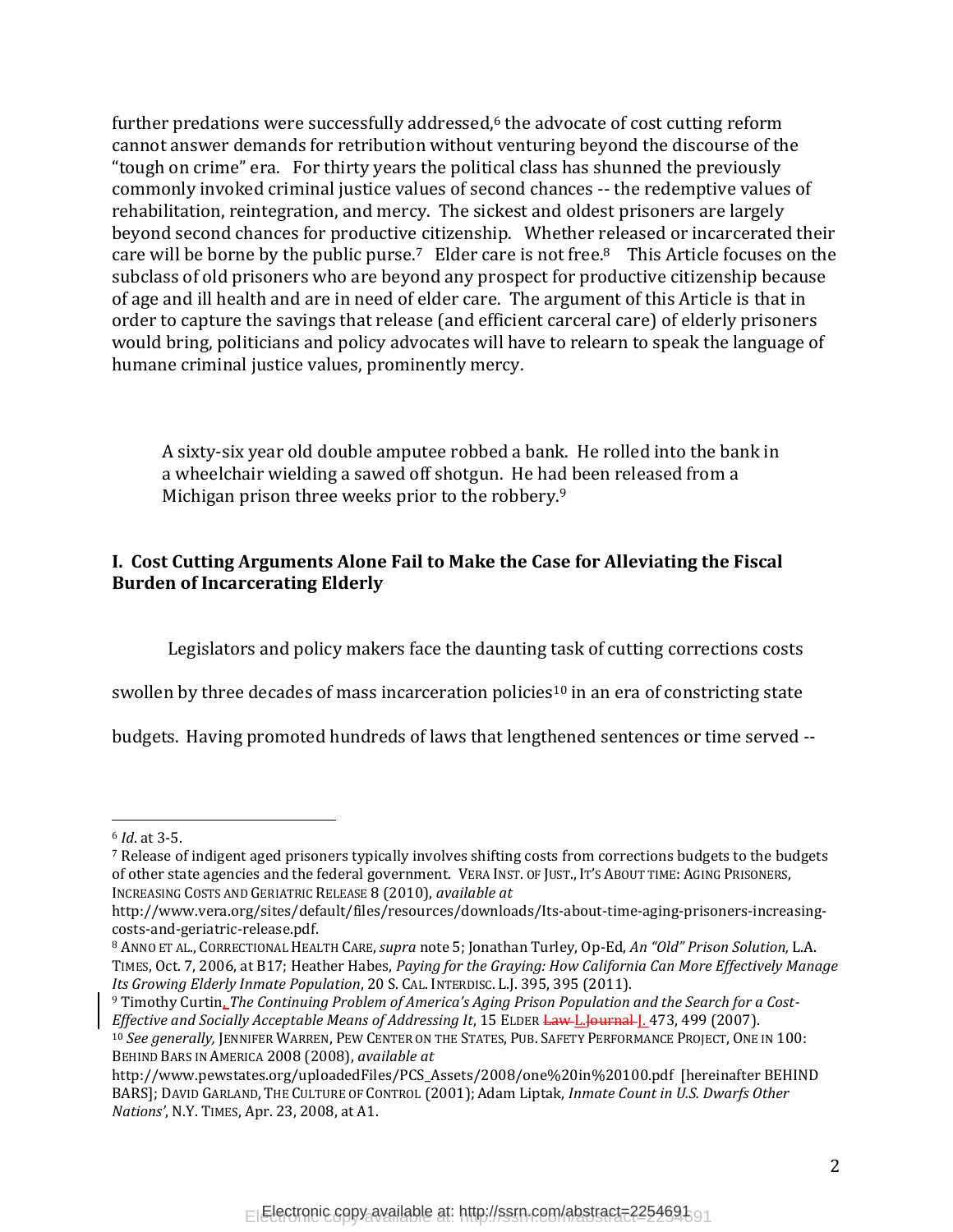life without parole, habitual offender, elimination of parole --, public officials now seek to reduce the burden these and other mass incarceration policies impose on the public fisc.<sup>11</sup>

Mass incarceration policies in the United States have resulted in a sharp increase in the population of elderly prisoners.12 In the ten year period 2000-2010 there has been a threefold rise in the number of prisoners 55 years of age and older in state and federal prison. <sup>13</sup> Contributing to the increase in the aged population is that life expectancy for all Americans has risen,<sup>14</sup> supported by medical advances.<sup>15</sup> Criticism of prison health care notwithstanding,<sup>16</sup> access to modern medicine behind bars is keeping prisoners alive longer. Although as our population ages more persons in their 50's and older ages are going to prison, these statistics reflect the steep increases in prisoners serving life sentences and long terms of years, and the diminished availability of parole.<sup>17</sup> Estimates of the proportion of old prisoners by the year 2020 range from one fifth to nearly one third.<sup>18</sup> The majority of states have succeeded in reducing prison admissions by diverting nonviolent offenders to drug and other treatment programs and reducing prison terms for

<sup>11</sup> Editorial, *Shrinking Prisons, Saving Billions*, N.Y. TIMES, Mar. 3, 2013, at SR12; Pew Charitable Trusts, Public Safety Performance Project*,* Infographic, *More Than Half of States Cut Imprisonment Rates 2009-2011*, U.S. PRISON COUNT CONTINUES TO DROP, http://www.pewstates.org/news-room/press-releases/us-prison-countcontinues-to-drop-85899457496 (last visited Apr. 17, 2013).

<sup>12</sup> From 2007-2010, there was a 63% increase in the number of state and federal prisoners who were 65 years of age or older. HUM. RTS. WATCH, OLD BEHIND BARS: THE AGING PRISON POPULATION OF THE UNITED STATES 18 (2012), *available at* http://www.hrw.org/sites/default/files/reports/usprisons0112webwcover\_0.pdf. <sup>13</sup> The National Commission on Correctional Health Care uses age 55 as the lower bound of "old" or "elderly" for the inmate population because inmates enjoy relatively poor health at entry and prison conditions are inimical to good health. JAYE ANNO ET AL., U.S. DEP'T OF JUST., NAT'L INST. OF CORRECTIONS, CORRECTIONAL HEALTH CARE: ADDRESSING THE NEEDS OF THE ELDERLY, CHRONICIALLY ILL, AND TERMINALLY ILL INMATES (2004), *available at* http://static.nicic.gov/Library/018735.pdf.

<sup>14</sup> R.V. Rikard & Ed Rosenberg, *Aging Inmates: A Convergence of Trends in the American Criminal Justice System*, 13 Journal of Correctional Heath Care 150, 151 (June 2007). <sup>15</sup> *Id*.

<sup>16</sup> *Brown v. Plata*, 131 S. Ct. 1910 (2011), provides extensive documentation of health care failures in California prisons.

<sup>17</sup> HUM. RTS. WATCH, *supra* note 4, at 24-9; ANNO ET AL., CORRECTIONAL HEALTH CARE,*supra* note 5, at 7-8. <sup>18</sup> Rikard & Rosenberg, *supra* note 6, at 151.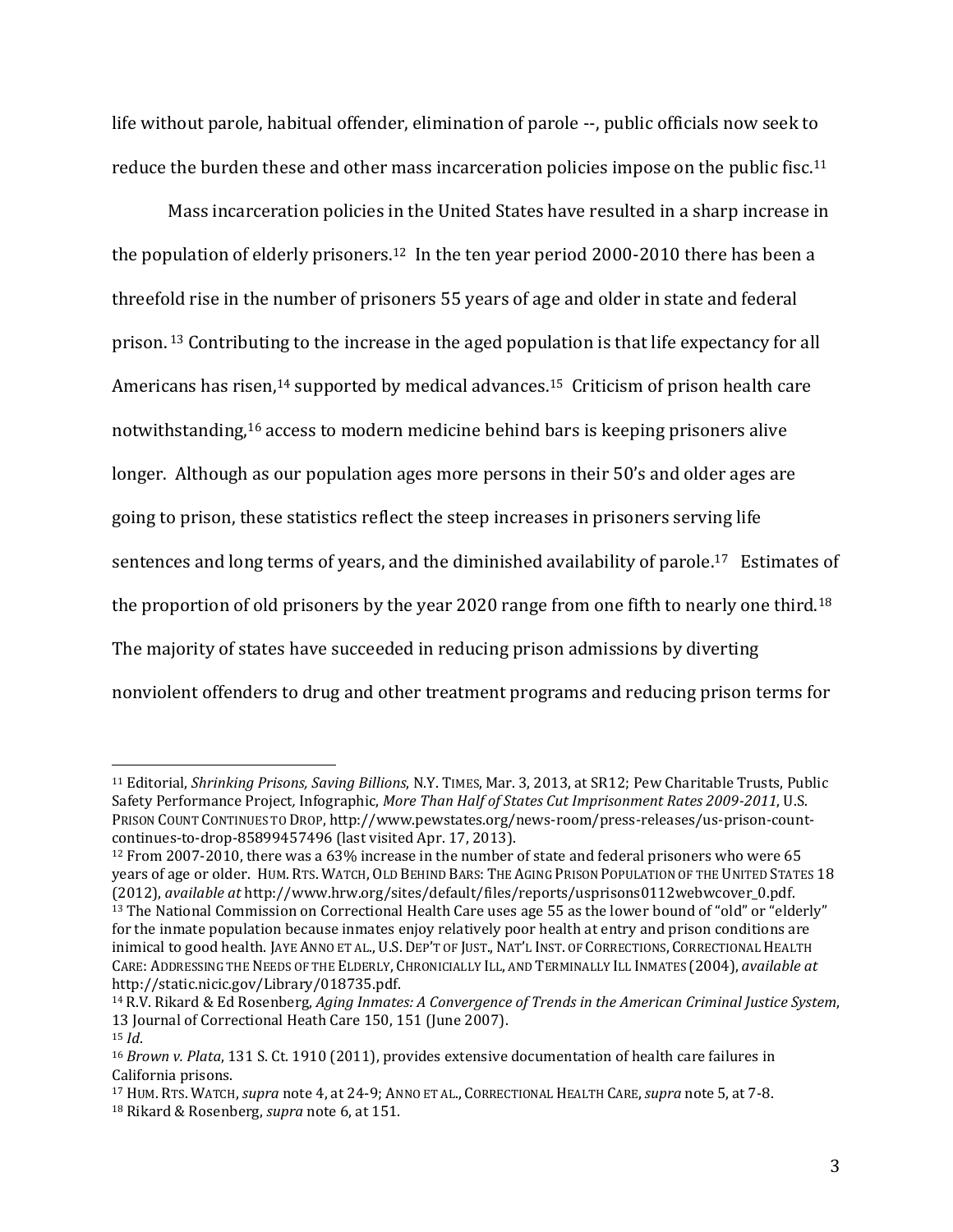low level offenders.<sup>19</sup> The prison population in the United States has peaked and begun to recede, reversing a 30 years of growth.<sup>20</sup> As states turn away from the extravagant use of prison for nonviolent offenders, the percentage of the prison population serving long and life sentences for violent felonies will further increase. Currently one in eleven prisoners are lifers.21 These are the prisoners that grow old and die in prison.

As a class prisoners in old age exhibit three characteristics: 1) They are at low risk to recidivate.<sup>22</sup> 2) They are more than twice as expensive to incarcerate as younger prisoners because of their health and general frailty.23 3) Designed for the young, prison imposes hardships on prisoners suffering from the chronic illnesses and physical and mental deterioration that beset old age*. <sup>24</sup>* This profile suggests opportunities for downsizing that reach beyond avoiding initiating drug users and the mentally ill into careers of multiple imprisonments. Cash strapped states could reduce their prison budgets by parole release or compassionate release of some of this fast growing legion of aged prisoners.

l

<sup>19</sup> PEW CHARITABLE TRUSTS, PUBLIC SAFETY PERFORMANCE PROJECT*,* U.S. PRISON COUNT CONTINUES TO DROP, http://www.pewstates.org/news-room/press-releases/us-prison-count-continues-to-drop-85899457496 (last visited Apr. 17, 2013).

<sup>&</sup>lt;sup>20</sup> The Bureau of Justice Statistics reports that 2010 marked the first time since 1972 that there was a decline in the total number of prisoners in state and federal prisons. BUREAU OF JUST. STAT., U.S. DEP'T OF JUST., PRISONERS IN 2010 1 (2011), *available at* http://www.bjs.gov/content/pub/pdf/p10.pdf. The decline continued in 2011. BUREAU OF JUST. STAT., U.S. DEP'T OF JUST., PRISONERS IN 2011 1 (2012), *available at*  http://www.bjs.gov/content/pub/pdf/p11.pdf.

<sup>21</sup> ASHLEY NELLIS AND RYAN S. KING, THE SENTENCING PROJECT, NO EXIT: THE EXPANDING USE OF LIFE SENTENCES IN AMERICA 6 (2009).

<sup>&</sup>lt;sup>22</sup> There is an inverse relationship between the age at which a prisoner is released and the rate of recidvisim.BJS DOJ, Recidivism of Prisoners Released in 1994 at 7. A study conducted by the Florida Department of Corrections found that compared to younger prisoners, prisoners 50 and older, had lower rates of recidivism and those 65 and older more markedly lower rates. FLORIDA DEPARTMENT OF CORRECTIONS, 2009 FLORIDA PRISON RECIDIVISM STUDY: RELEASES FROM 2001 TO 2008 16 (2010), available athttp://www.dc.state.fl.us/secretary/press/2010/recidivismstudy.pdf.

<sup>&</sup>lt;sup>23</sup> Anno cites estimates that place incarceration of the incarceration of the elderly on average between \$60,000 and \$70,000, as compared with \$27,000 for younger inmates. ANNO ET AL., CORRECTIONAL HEALTH CARE, *supra* note 5, at 11.

<sup>24</sup> *See infra* Section II, Old in America's Prisons.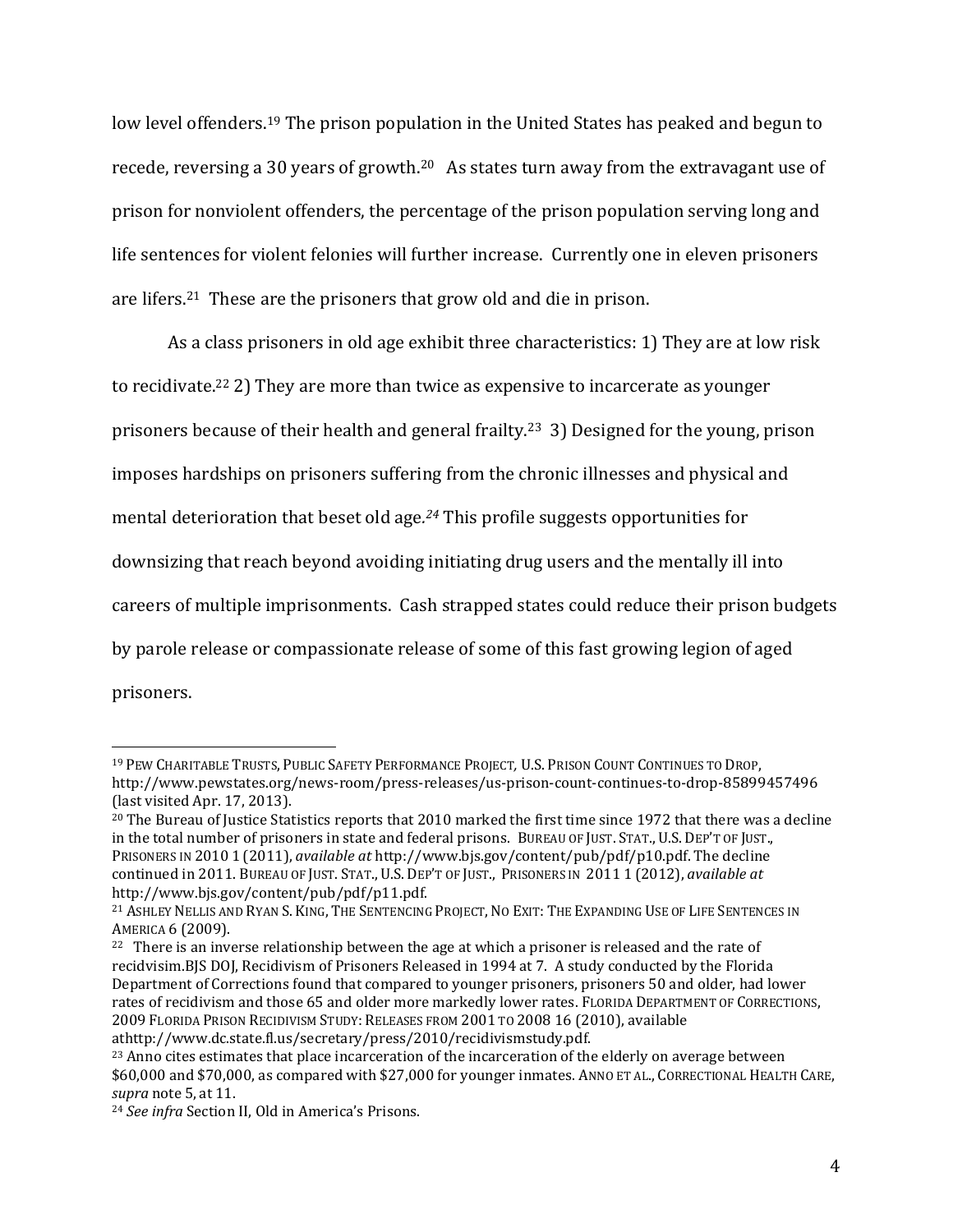However, the formula that has served reform advocates well in the case of diversion or reduced time in prison for nonviolent offenders, offers little chance of success with the old. That seductive formula is that greater public safety can be purchased at lower cost.<sup>25</sup> Advocates urge the happy coincidence of public safety and cost saving. However, the old in prison are largely persons who committed violent offenses that inspire fear and strong moral condemnation. Arguing for cost savings reforms from which this population would benefit is much less easily buttressed with soothing claims about enhanced public safety. Even if, and it is big if, exaggerated fear of predation were successfully addressed,<sup>26</sup> the advocate of cost cutting reform cannot address demands for retribution within the discourse of the "tough on crime" era. For thirty years the political class has shunned the previously commonly invoked criminal justice values of second chances -- the redemptive values of rehabilitation, reintegration, and mercy. The cupboard of morally authoritative and persuasive arguments in support of reform is not bare, but some useful staples have been languishing in its dark recesses. Just as bad or worse from the perspective of cost cutting, the sickest and oldest prisoners are in any case largely beyond second chances for productive citizenship. Whether released or incarcerated their care will be borne by the public purse.27 Elder care is not free.28 This Article will focus on the subclass of old

l

<sup>25</sup> *See* Pew Center on the States, Prison Count 2010: State Population Declines for the First Time in 38 Years 3 (2010*), available at*:

http://www.pewtrusts.org/uploadedFiles/wwwpewtrustsorg/Reports/sentencing\_and\_corrections/Prison\_ Count\_2010.pdf.

<sup>26</sup> *Id*. at 3-5.

<sup>&</sup>lt;sup>27</sup> Release of indigent aged prisoners typically involves shifting costs from corrections budgets to the budgets of other state agencies and the federal government. VERA INST. OF JUST., IT'S ABOUT TIME: AGING PRISONERS, INCREASING COSTS AND GERIATRIC RELEASE 8 (2010), *available at*

http://www.vera.org/sites/default/files/resources/downloads/Its-about-time-aging-prisoners-increasingcosts-and-geriatric-release.pdf.

<sup>28</sup> ANNO ET AL., CORRECTIONAL HEALTH CARE,*supra* note 5; Jonathan Turley, Op-Ed, *An "Old" Prison Solution,* L.A. TIMES, Oct. 7, 2006, at B17; Heather Habes, *Paying for the Graying: How California Can More Effectively Manage Its Growing Elderly Inmate Population*, 20 S. CAL. INTERDISC. L.J. 395, 395 (2011).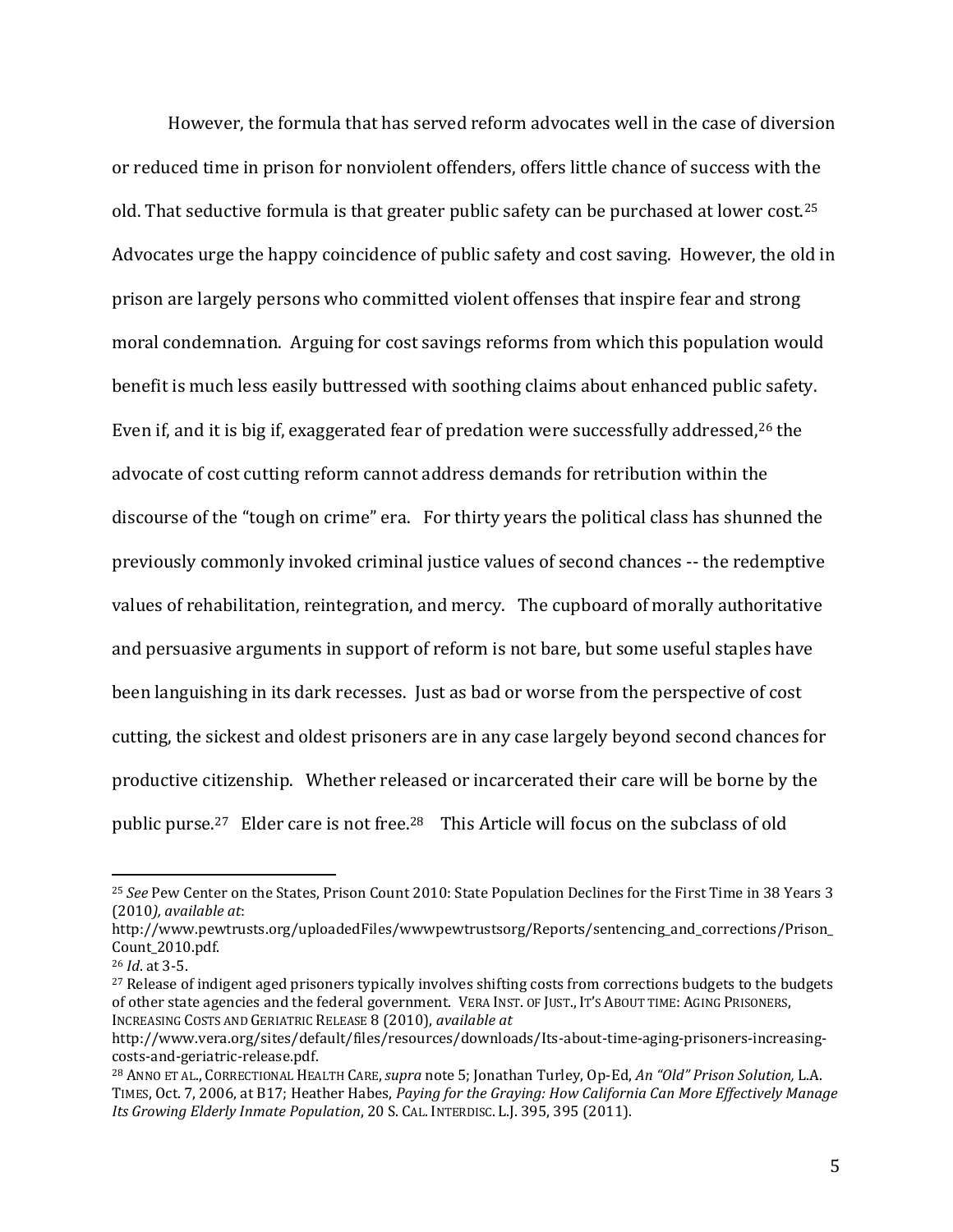prisoners who are beyond any prospect for productive citizenship because of age and ill health and are in need of elder care. Natural processes and current sentencing policies will inexorably swell their ranks. There are of course younger violent offenders who are serving long sentences well beyond the point of an efficient cost for gains in public safety; cost savings advocacy for evaluating this population for release is the more frustrated because the demand for incapacitation is not fatuous. If it is to be met it and must be by credibly invoking redemptive criminal justice values. Cost cutters will need to venture beyond "tough on crime" and cost efficiency to achieve cost efficiency in this domain.

Reformers are caught in the dilemma of unsustainable costs and countervailing extravagant demands for public safety and retribution. In the case of elderly prisoners, a solution lies in going between the horns of the dilemma. Public advocacy for reform can rely on the reinvigoration of an array of criminal justice values long dormant that can ally with cost efficiency. Both compassionate release programs and improved carceral care present opportunities for cost efficiency but also require allocating resources to a reviled prison population.

The recent U.S Supreme Court case of Brown v. Plata may raise expectations that the federal courts will help to dissolve the dilemma by mandating reduction in prison populations and improvements in prison health care.29 Brown v. Plata held that California could not achieve constitutionally mandated improvements in its woefully deficient prison health care system unless it decreased the population in its severely overcrowded prisons. The decision commands downsizing *and* increased spending on health care. Prison health care reform has the potential to be of particular benefit to aged inmates. However,

l

<sup>29</sup> 131 S. Ct 1910 (2011).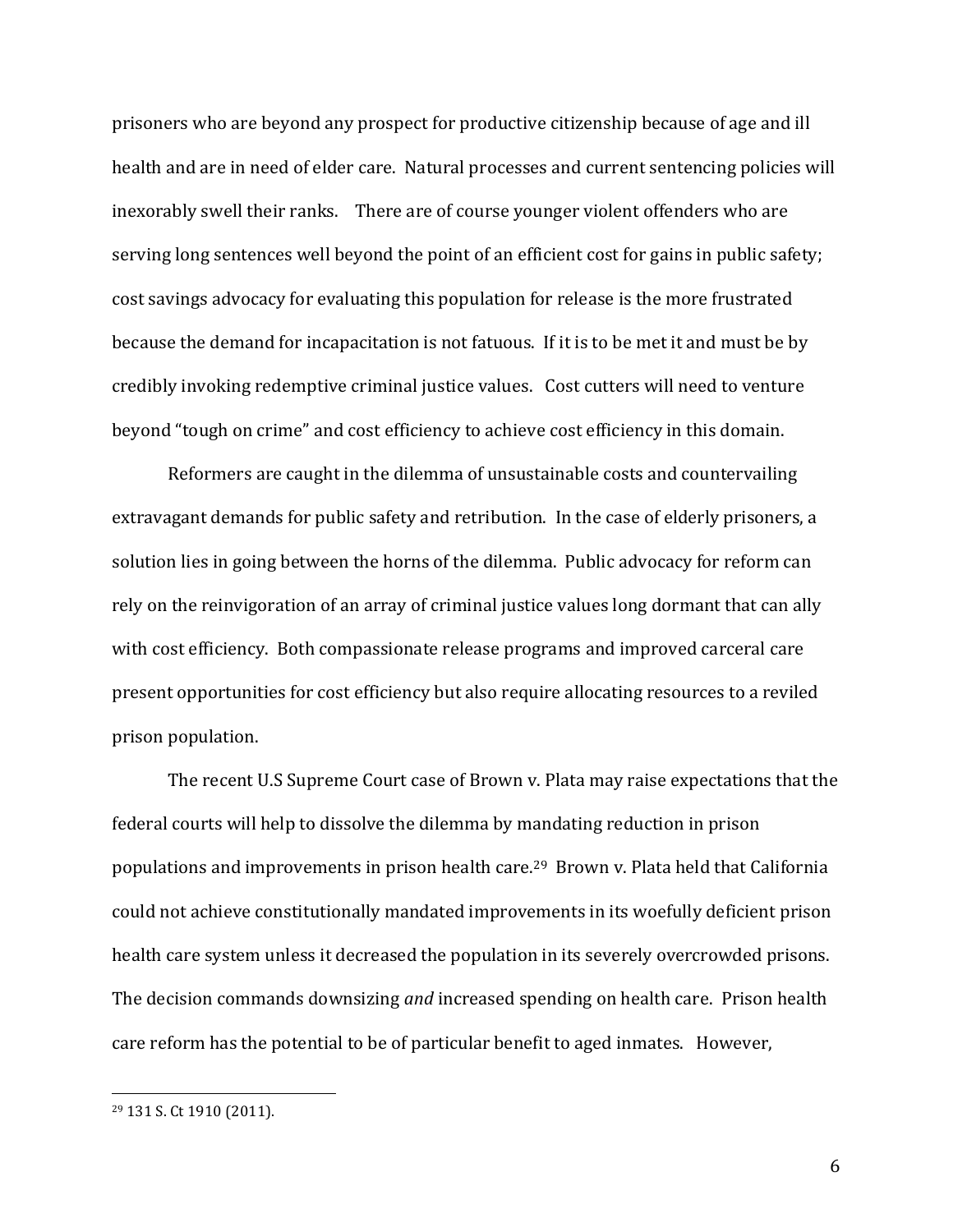reformers should not place excessive reliance on allies on the federal courts. *Plata's* reaffirmation of prisoners' Eighth Amendment right to adequate health care is certainly encouraging. However, prisoner protection under the Eighth Amendment has a meandering history, the more expansive interpretations yielding to modest at best protections of prisoners.<sup>30</sup> Its benevolent light has yet to shine on aged prisoners *per se*.

I have no quarrel with the soundness of cost/benefit arguments advanced in support of the release or improved carceral care for elderly prisoners.<sup>31</sup> My quarrel is rather with the expectation that these arguments *alone* can either justify reform on behalf of elderly prisoners or win the day in the political arena. There are of course good reasons to shy away from all but cost and public safety arguments. Mercy and compassion, like rehabilitation, have had little political resonance in public discourse about crime and punishment in the past thirty years.32 The revitalization of public crime and punishment philosophy would take courage on the part of members of the political class. My claim is that this renovation of public philosophy is necessary for downsizing enterprise to achieve its potential, not that it is easily achieved.

Efficiency arguments may succeed in reducing reliance on prison as a method of combating *nonviolent* crime without revising three decades of reliance on incapacitation,

<sup>30</sup> *See infra* Section IV Prison Geriatric Care and the Eighth Amendment.

<sup>31</sup> VERA INST. OF JUST.,*supra* note 19, at 10; HUM. RTS. WATCH, *supra* note 4; Habes, *supra* note 20; Curtin, *supra* note 1.

 $32$  A recent illustrative indication of the current state of public discourse on crime and punishment is the furor that erupted when Mississippi Governor Haley Barbour granted clemency to five murderers who were trusties working at the governor's mansion. Trusty releases are a time honored practice. Barbour stoutly defended his actions: "I have so much confidence that I allowed my grandchildren to play with those five men." Despite Barbour's popularity, the press and popular response was outrage. Jessica Bakeman, *Barbour: Forgive, Cut Medical Costs*, CLARION LEDGER, Jan. 13, 2012,

http://www.clarionledger.com/article/20120114/NEWS01/201140348/Barbour-Forgive-cut-medical-costs.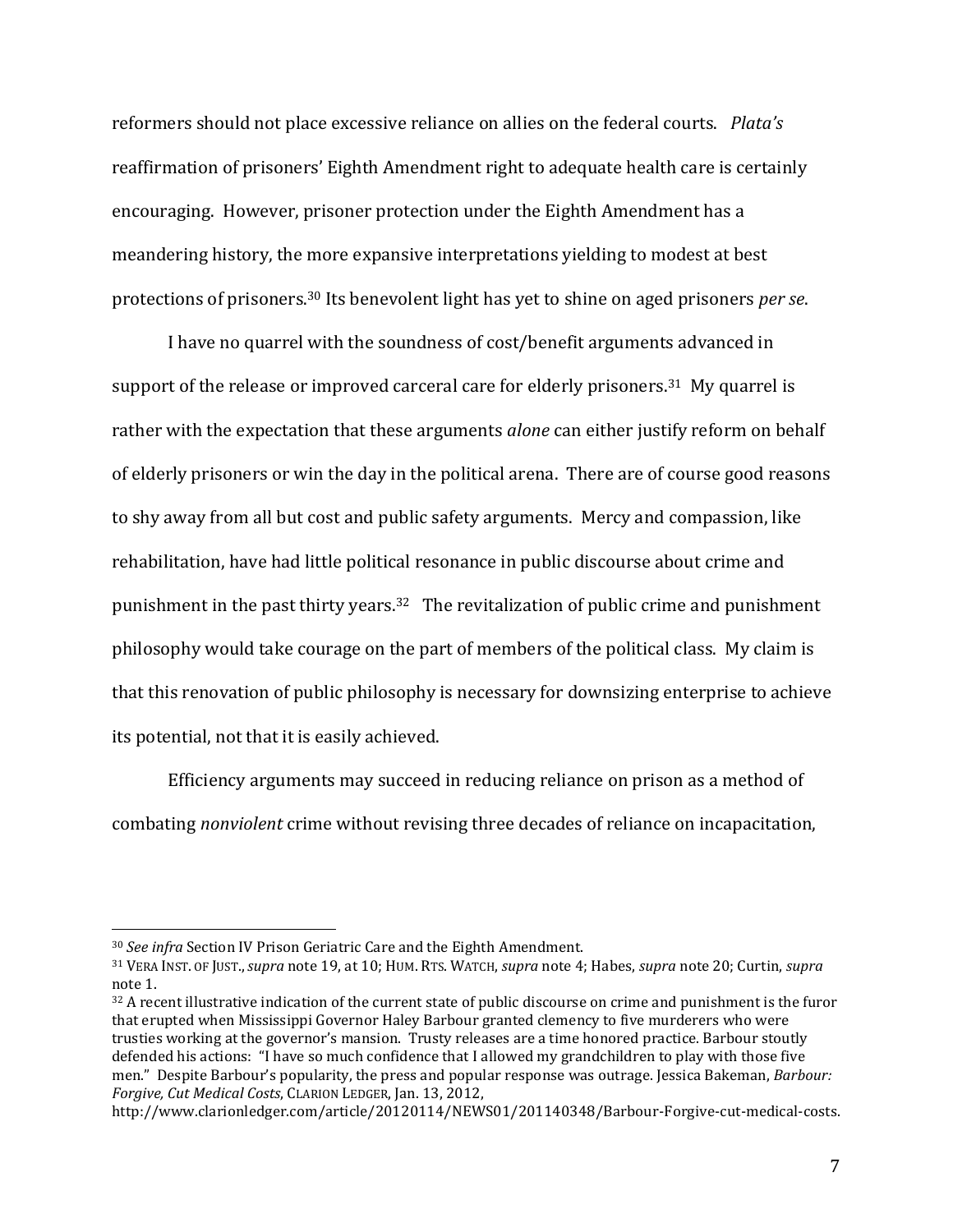deterrence and retribution as the goals of American criminal justice.33 But elderly prisoners are more likely than younger prisoners to have been convicted of *violent* crimes; nearly two thirds of state prisoners fifty-five and older are serving sentences for violent crimes.34 Those convicted of violent crimes are not good candidates for early release programs.35 Murderers, for example, have low recidivism rates,<sup>36</sup> but as a class they are not targeted for cost saving release. They inspire public fear and loathing.

Consider the nearly ubiquitous programs for compassionate release of the disabled and dying (regardless of age).<sup>37</sup> They are severely underused.<sup>38</sup> After 30 years in which harsh retribution and incapacitation have dominated public discourse about crime and punishment, compassionate release looks politically toxic, however fiscally sensible and innocuous to public safety. This hesitation to release high cost prisoners who are more profoundly incapacitated by their health than by prison walls tells us something. The extreme caution with which compassionate release is approached suggests that even the terminally ill, much more so the relatively healthy elderly prisoner, if convicted of a violent

<sup>33</sup> FRANKLIN ZIMRING & GORDON HAWKINS, INCAPACITATION (1995); JONATHAN SIMON, GOVERNING THROUGH CRIME (2007).

<sup>34</sup> HUM. RTS. WATCH, *supra* note 4, at 30.

<sup>35</sup> 'All the public opinion polls say that everybody will reconsider sentencing for nonviolent offenders or drug offenders, but they are not willing to do anything different for violent offenders." Solomon Moore, *Study Finds Record Number of Inmates Serving Life*, N.Y. TIMES, July 23, 2009, A24, quoting Stanford criminology professor Joan Petersilia. "In fact, [Petersilia] added, polls show support for even harsher sentences for sex offenses and other violent crimes." *Id.*

<sup>36</sup> BUREAU OF JUST. STAT., U.S. DEP'T OF JUSTICE, RECIDIVISM OF PRISONERS RELEASED IN 1994 (2002), *available at* http://www.bjs.gov/content/pub/pdf/rpr94.pdf.

<sup>&</sup>lt;sup>37</sup> "Compassionate release" is a comprehensive term referring to a variety of parole procedures addressed to disabled, severely or terminally ill, or dying prisoners of any age or restricted age. Compassionate parole is sometimes available for other than health related reasons. Marjorie P. Russell, *Too Little, Too Late, Too Slow, Compassionate Release of Terminally Ill Prisoners: Is the Cure Worse than the Disease?*, 3 WIDENER J. OF PUB. L. 799, 806-7 (1994). Old, ill and dying prisoners are sometimes also the beneficiaries of executive clemency. *Id.* at 822-3. According to this widely cited 1994 survey, all but three states have some mechanism for compassionate release. *Id.* at 819-20. The recent Vera Institute of Justice survey found fifteen states and the District of Columbia have release procedures that "specifically target older inmates" or have "added agespecific criteria" to more inclusive compassionate release procedures. VERA INST. OF JUST., *supra* note 19, at 6. <sup>38</sup> Russell, *supra* note 29. The Vera Institute concludes "geriatric release programs have had little impact." VERA INST. OF JUST.,*supra* note 19, at 6.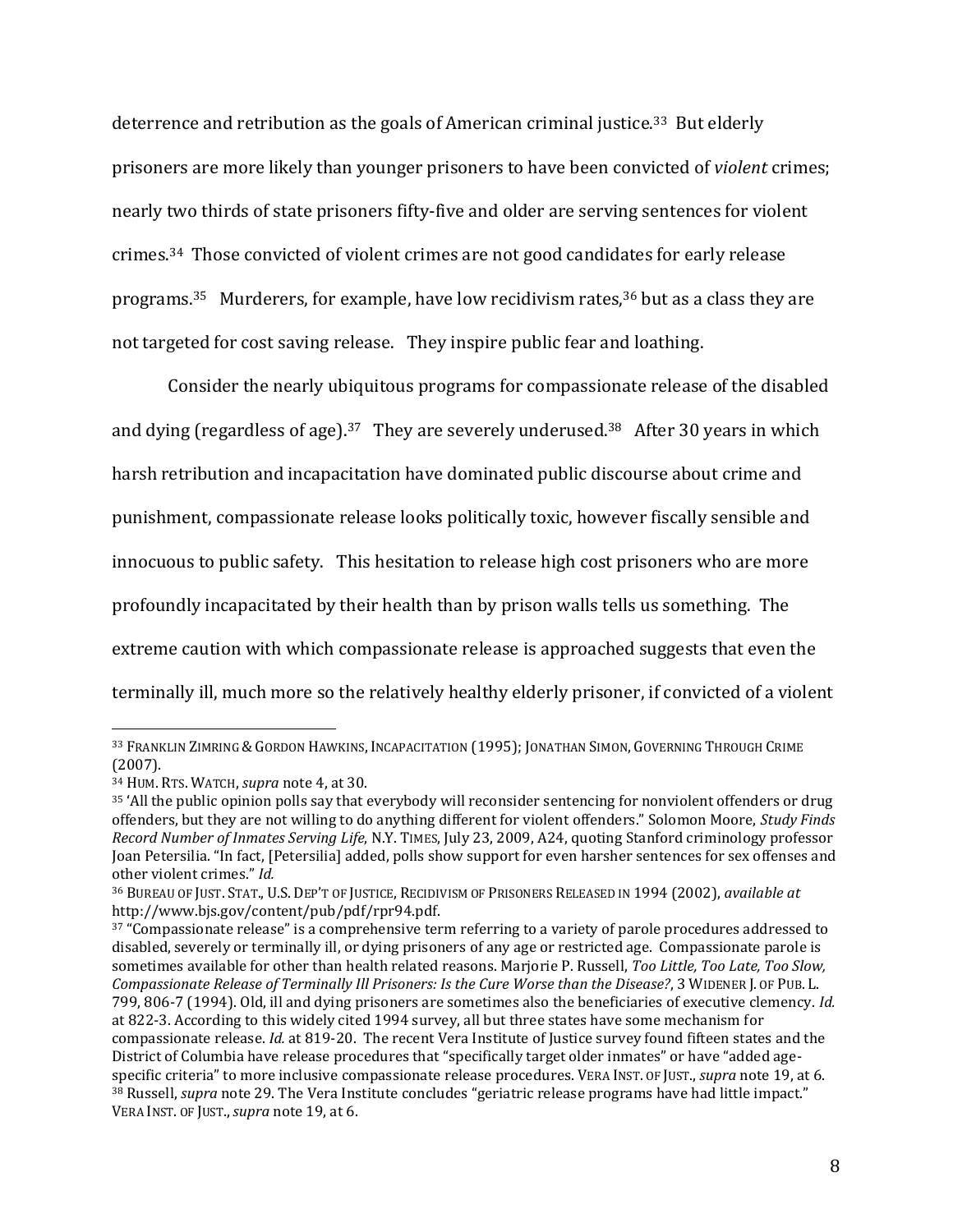crime, are understood by corrections authorities and the political class as an object of public antipathy. The same antipathy may put obstacles in the path of cost efficient humane prison elder care because it resembles, as it must, elder care for the "deserving" elderly in the free world.

Successful fiscal reform may well require braiding arguments for cost reduction and "smart on crime" policies of crime reduction with advocacy for tempering harsh retribution. Further, it may require acknowledging that tempering justice with mercy or compassion is a legitimate element of American criminal justice. The political class may have to justify compassion for the undeserving. By the "undeserving elderly" I understand here prisoners who may have nothing to recommend them for compassionate treatment other than their age and infirmities. The undeserving elderly prisoner has not distinguished him or herself in any of the ways that American criminal justice sometimes recognizes as earning relief from the rigors of an original sentence.<sup>39</sup> Such prisoners may not have undergone moral reform or distinguished themselves through contributions to prison society. They may simply have grown old.

#### **II. Old in America's prisons**

l

Old people in prison serve hard time. Old age in prison is calculated to commence at 55 or earlier because prisoners are 10 or 15 years ahead of the free population in the progress of the decline experienced by aging free Americans.<sup>40</sup> The toll of prison conditions is a factor in this accelerated decline as is the poor health of this population at entry.<sup>41</sup>

<sup>39</sup> On the distinction between deserving and earning leniency, *see* Elizabeth Rapaport, *Retribution and Redemption in the Operation of Executive Clemency*, 74 CHI-KENT L. REV. 1501(2000).

<sup>40</sup> ANNO ET AL., CORRECTIONAL HEALTH CARE,*supra* note 5, at 8-9; VERA INST. OF JUST., *supra* note 19.

<sup>41</sup> Poverty, unhealthy habits and substandard medical care prior to incarceration contribute to the deficits prisoners bring with them to prison. HUM. RTS. WATCH, *supra* note 4, at 18.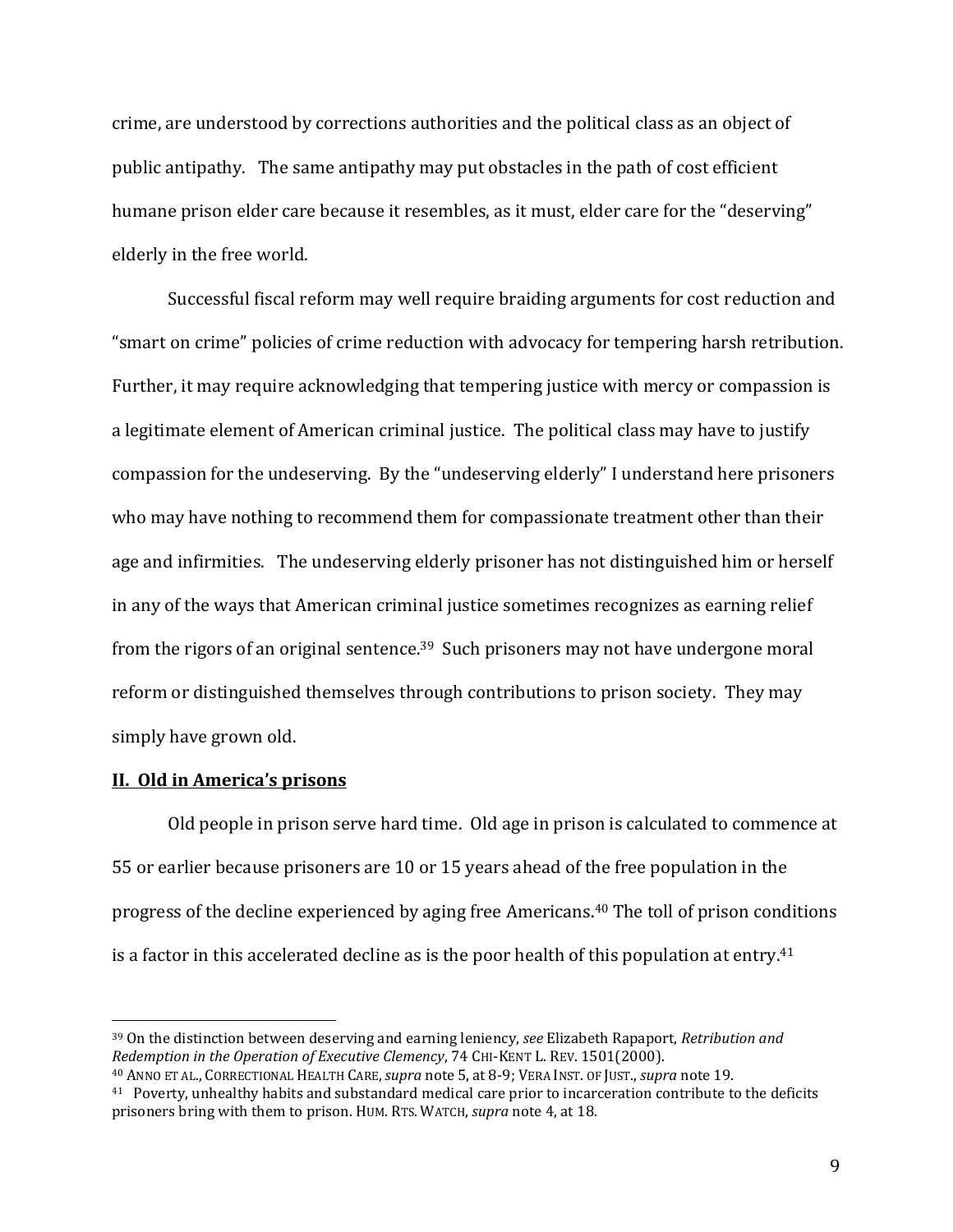Prison architecture and prison life are designed for a young.<sup>42</sup> The pace and discipline of prison life are hard on those who are slow in body and mind, whose mobility is compromised, whose sight and hearing are impaired, who suffer more from cold and heat, and who on average suffer from three chronic ailments.<sup>43</sup> The elderly are prey for younger prisoners.44 There is a discernible trend of managing the aged population by segregating them in dedicated facilities where they can more efficiently and humanely be cared for.<sup>45</sup> Segregated or mainstreamed, cost efficient or inefficient, today's prisons are elder care facilities.

#### **III. Cost only advocacy: the elephants in the room**

In more than three decades of "Penal Populism,"<sup>46</sup> the American public has been schooled to respond to criminals with fear and loathing, especially to violent criminals. "Penal Populism" sums up the politics and policies characteristic of this period: Politicians wrested crime and punishment from the professional elites who had dominated policy earlier in the 20<sup>th</sup> century. As crime rates rose in the 1970s and 80s, the political class made electoral hay out of crime control policies that abandoned rehabilitation, the dominant penal ideology at midcentury, in favor of retributive punishment and incapacitation. Three decades on, states can no longer afford Penal Populism and mass

 $42$  "The physical plants commonly found in correctional facilities were designed for young and physically active inmates. Living units and support service buildings are scattered over wide areas, and inmates must walk long distances for meals, medical services…Poor ventilation and climate control can be extremely hard on the elderly. Kenneth L. Faivor, ed., *Special Issues in Aging*, in HEALTH CARE MANAGEMENT IN CORRECTIONS, quoted in ANNO ET AL., CORRECTIONAL HEALTH CARE,*supra* note 5, at 30.

<sup>43</sup> Gross, *supra* note 21, at 59-61; ANNO ET AL., CORRECTIONAL HEALTH CARE,*supra* note 5, at 17-25.

<sup>44</sup> HUM. RTS. WATCH, *supra* note 4, at 57-60; Gross, *supra* note 21, at 60.

<sup>45</sup> ANNO ET AL., CORRECTIONAL HEALTH CARE,*supra* note 5, at, Chapter IV, Program, Housing, and Treatment Considerations, at 29-43.

<sup>46</sup> JOHN PRATT, PENAL POPULISM (2007).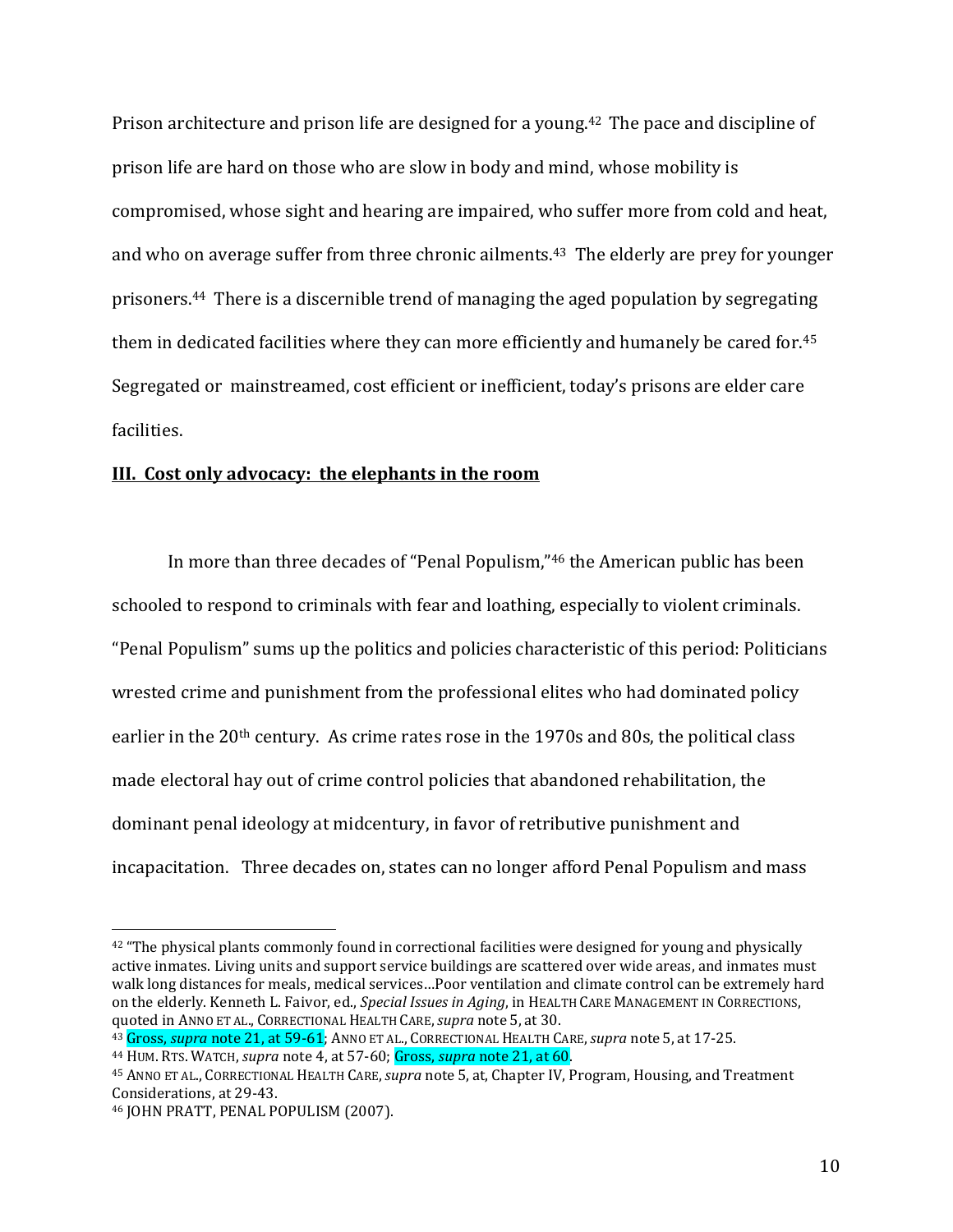incarceration. But advocates of downsizing are constrained by the continuing momentum of Penal Populism. We have little recent experience with public advocacy of criminal justice values that allow criminals their humanity, redemptive values such as rehabilitation that dominated corrections philosophy in the mid  $20<sup>th</sup>$  century. Cost reduction arguments in this environment look politically tenable only when cost savings do not challenge demands for retribution and public safety.

High cost elderly prisoners who have aged out of crime *should b*e good candidates for cost saving efficiencies. This impression does not withstand scrutiny. Two thirds of elderly prisoners have been convicted of violent crimes; one quarter has been convicted of sexual offenses.47 Programs to reduce prison costs have indeed gained ground but they are designed for a very different population. The offender who is well positioned to benefit from cost savings policies is a young nonviolent offender; in at least 13 states such low risk criminals are being diverted to drug courts and community corrections rather than being sent to prison.<sup>48</sup> A threshold condition for diversion is low risk of violent offending. It is proving to be possible to revalorize rehabilitation for nonviolent offenders. Implicitly these low risk nonviolent offenders are also promoted as criminals who can be redeemed and reintegrated into the community. The threshold for compassionate release from prison is considerably higher than that which must be met in order to avoid embarking on a prison career through diversion: pose no risk to public safety. The majority of compassionate release programs either exclude prisoners who were convicted of violent crimes or require that the prisoner be incapacitated to the extent that he or she poses no threat to public

 $\overline{a}$ 

<sup>47</sup> HUM. RTS. WATCH, *supra* note 4, at 30.

<sup>48</sup> BEHIND BARS, *supra* note 2, at 18.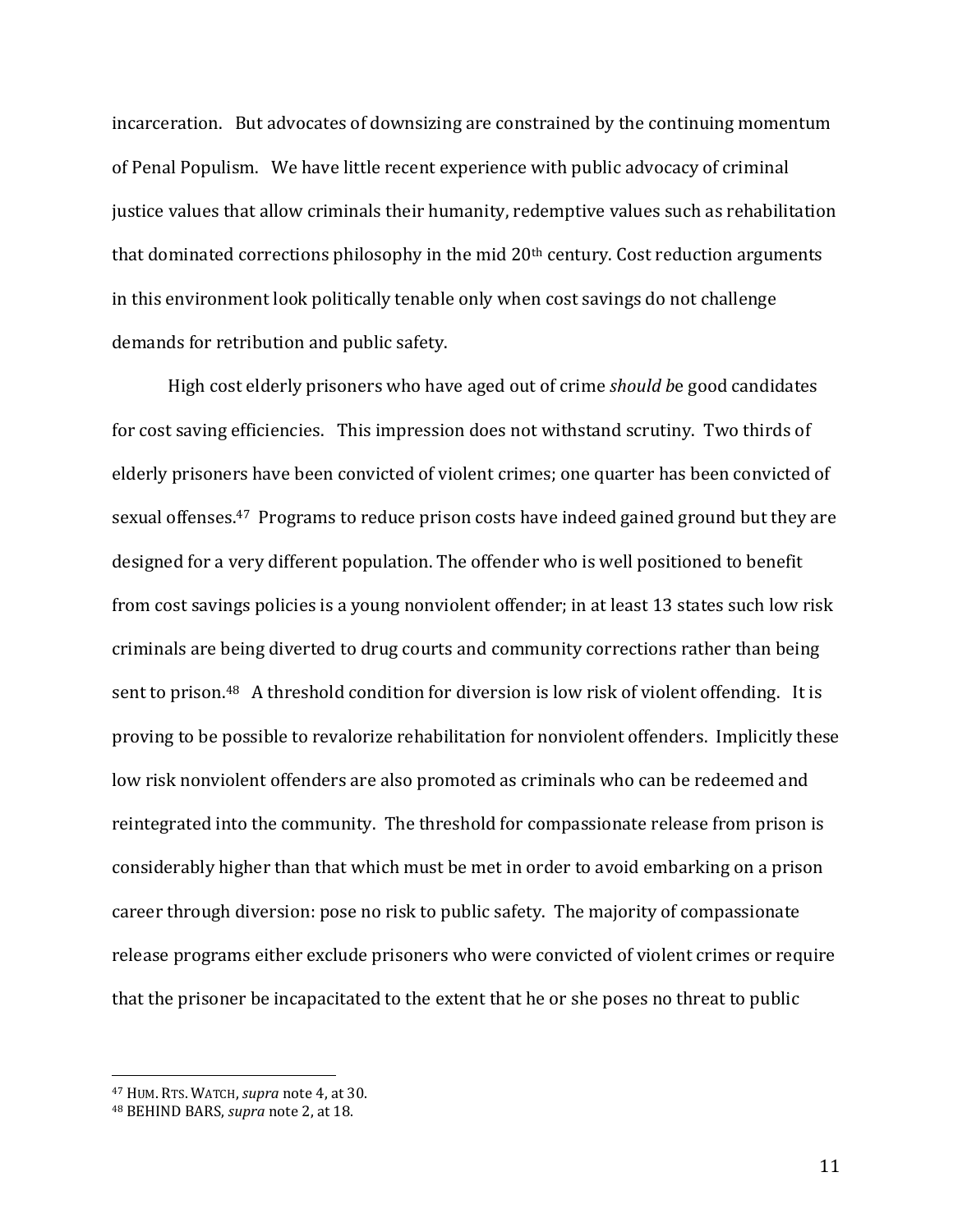safety.<sup>49</sup> Yet even prisoners who meet these standards are rarely released. The barriers to release are fear and antipathy: The public is concerned, for example, that if admitted into nursing homes and other elder care facilities that serve the free aged, terminally ill and disabled offenders will prey upon other patients.50 This public resistance, and the specter of a septuagenarian Willie Horton, apparently explains the failure to implement compassionate release programs. If prisoners whose condition is dire are too frightening to release, we should not entertain expectations of expansion of compassionate release programs to include healthier old prisoners.

Free or in custody elderly prisoners will be supported by public funds. The great majority of released elderly offenders are shifted from correctional budgets to state or federal social welfare budgets.51 Very few long incarcerated elderly have family willing or able to assume their care. From a social point of view, the cost savings produced by release programs are partially illusory. Some long incarcerated prisoners do not wish to be released, as they have nowhere to go and fear life outside prison walls. My suspicion is that the same antipathy that leads to resistance to the release of terminally prisoners would fuel opposition to cost efficient spending, to provide humane geriatric prison care. Penal Populism has not prepared the public to support the murderer or the pedophile in enjoying a level of care that equals or perhaps exceeds that accessible to free persons of small means.

### **IV. Prison Geriatric Care and the Eighth Amendment**

<sup>49</sup> VERA INST. OF JUST., *supra* note 19, at 7.

<sup>50</sup> *Id.* at 8.

<sup>51</sup> *Id.*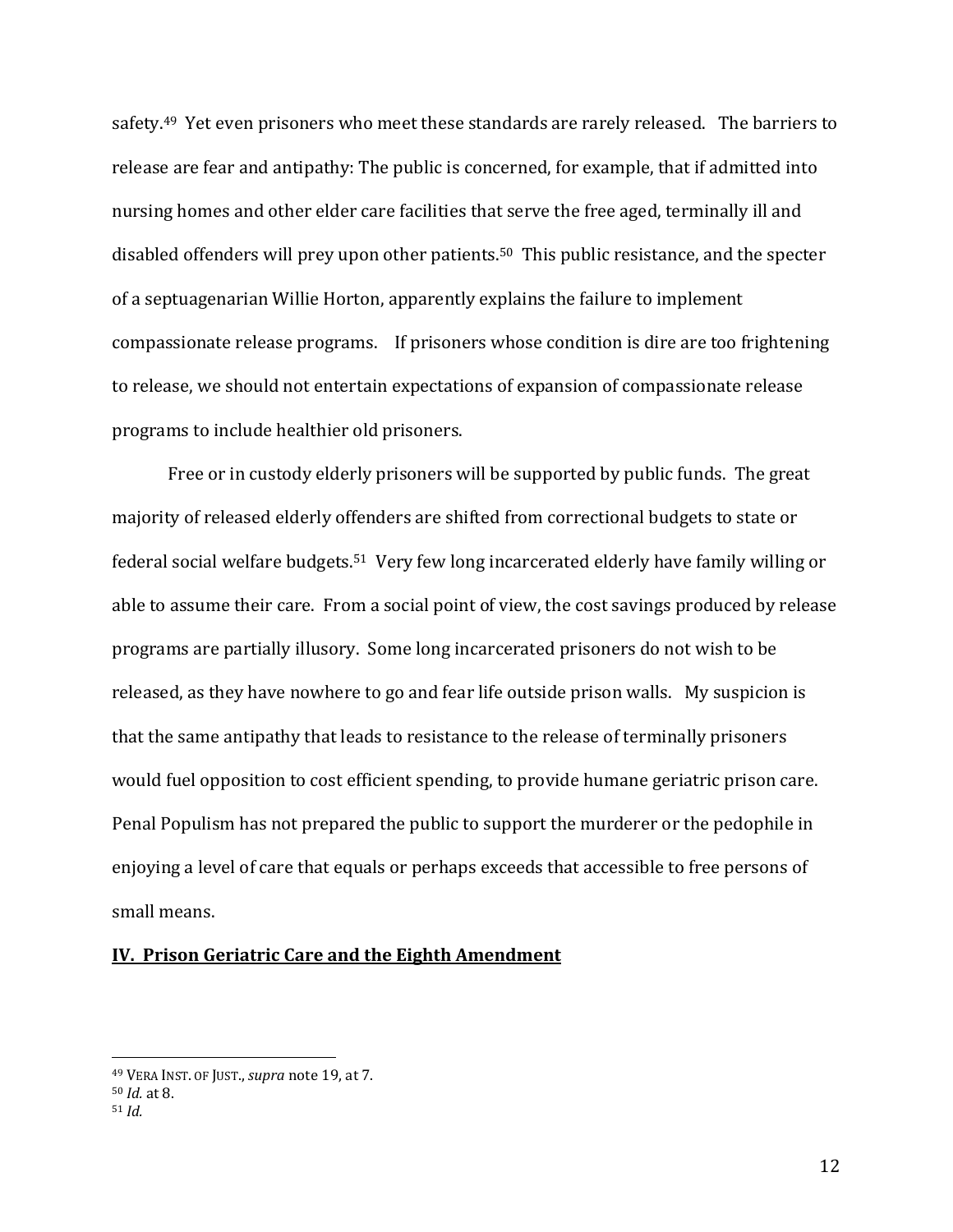The Eight Amendment underwrites prisoners' rights to medical care and the satisfaction of other "basic needs."52 The incarcerated must rely on prison authorities for the provision of basic needs since they cannot provide for themselves.53 The Supreme Court relies on two fundamental Eighth Amendment doctrines to arrive at the conclusion that the Constitution grounds these prisoners' rights. The Eighth Amendment's prohibition of cruel and unusual punishment is not exhausted by torture and barbaric treatment but has long been held to ban prison cruelty that fails to comport with "evolving standards of decency that mark the progress of a maturing society."54 The Eighth Amendment bars the infliction of "unnecessary suffering," understood as suffering that serves no "penological purpose."55 Thus, the Eighth Amendment bars failure to provide medical care and fulfill other basic needs that cause suffering other than the suffering incident to lawful sentences, which we will presume are not themselves cruel and unusual in the terms of the Eight Amendment.

A generous reading of the application of these doctrines to prison elder care would perhaps lead to the result that prison elders are entitled to a standard of care similar to that provided to elders in the free world. Such elder care might be held to be the standard embraced by contemporary society. That standard of care could be mandated to avoid penologically extraneous suffering resulting from age and infirmity rather than suffering dictated by the terms of a sentence. The potential for such a reading might be encouraged by the history of willingness on the part of the federal courts to intervene massively to

 $\overline{a}$ 

<sup>52</sup> *Estelle v. Gamble*, 429 U.S. 97 (1976).

<sup>53</sup> *Id.* at 103-4.

<sup>54</sup> *Id.* at 102.

<sup>55</sup> *Id.* at 103.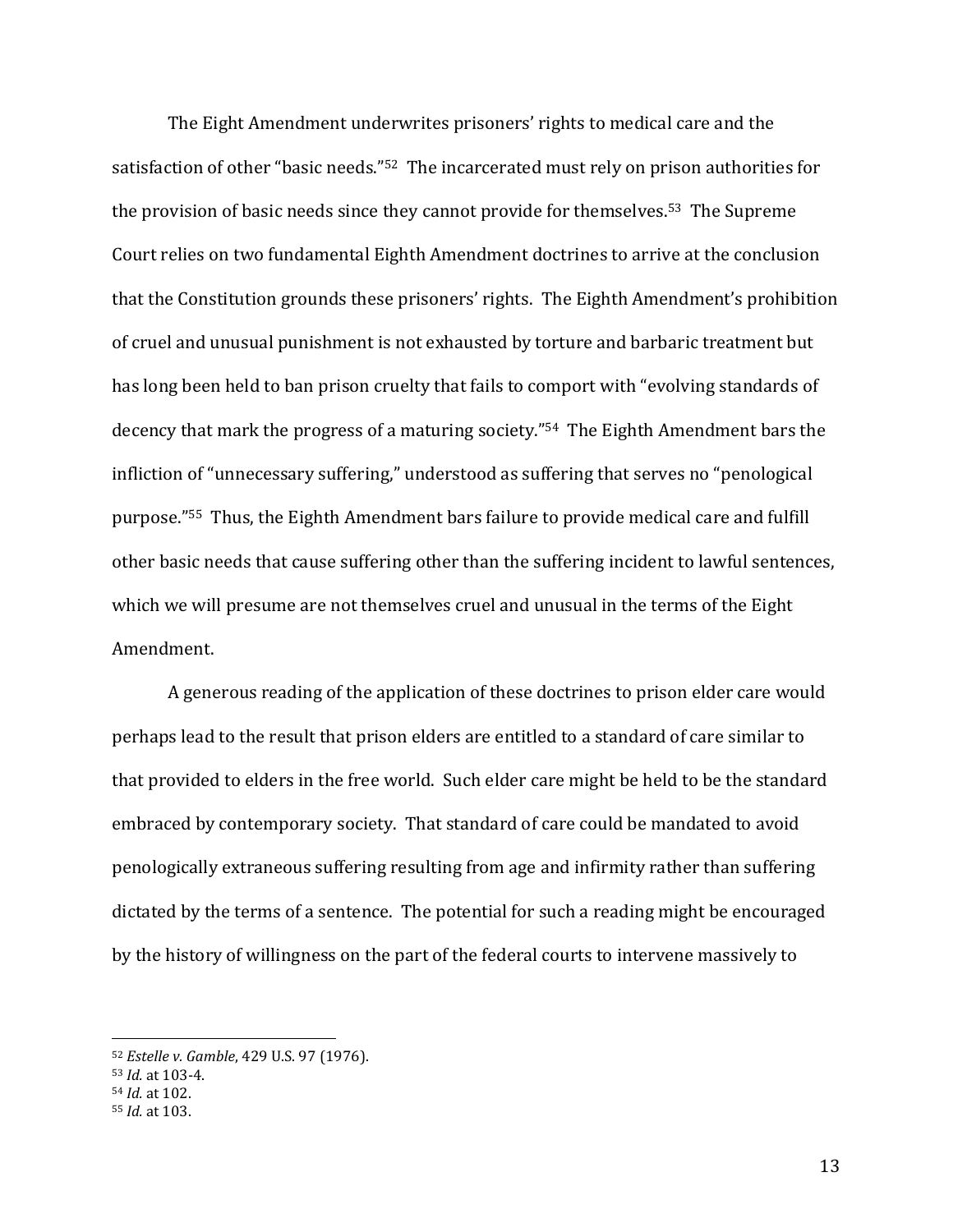ameliorate prison conditions and enforce the constitutional guarantee of medical care in prisons.<sup>56</sup>

Such an interpretation is certainly possible. It would bring the Eighth Amendment into alignment with contemporary human rights norms and the correctional practices of the other common law countries and Europe. However, there is a tension in the Supreme Court's prisoners' rights cases between language that suggests a generous standard for provision of prisoners' "basic needs" and a constricted, minimalist understanding of what satisfies the Constitution. To date, the minimalist reading has prevailed in the prisoners' rights cases. Prisoners are entitled only to "the minimal civilized measure of life's necessities."<sup>57</sup> The basic needs that have been vouchsafed are "food, warmth, and exercise,"<sup>58</sup> medical care,<sup>59</sup> sanitation.60 We are reminded in *Wilson v. Seiter* that the Constitution "does not mandate comfortable prisons"<sup>61</sup> and that only deprivations of basic needs that result from "deliberate indifference" to prisoner's distress rise to the level of Eighth Amendment violations.

Whether confined for a year or forty years, "essential food, medical care or sanitation,"<sup>62</sup> offers a meager conception of the fulfillment of basic human needs. The needs of elderly prisoners are greater or in any event different from those of their juniors. Their medical care needs are constant not episodic. They are more burdened with ailments, disabilities, failing senses and general frailty than most of their juniors. Unless

<sup>56</sup> *Brown v. Plata* is the culminating example of federal court intervention, requiring the state of California to release over 30,000 prisoners within 2 years because due to chronic severe overcrowded the state has failed to provide medical care. 131 S. Ct. 1910.

<sup>57</sup> *Rhodes v. Chapman*, 452 U.S. 337, 347(1981).

<sup>58</sup> *Wilson v. Seiter,* 501 U.S. 294, 304 (1991).

<sup>59</sup> *Id.* at 300.

<sup>60</sup> *Rhodes ,*452 U.S. at 348.

<sup>61</sup> *Wilson v. Seiter*, 501 U.S. 294, 298 (1991).

<sup>62</sup> *Rhodes,* 452 U.S. at 347-8.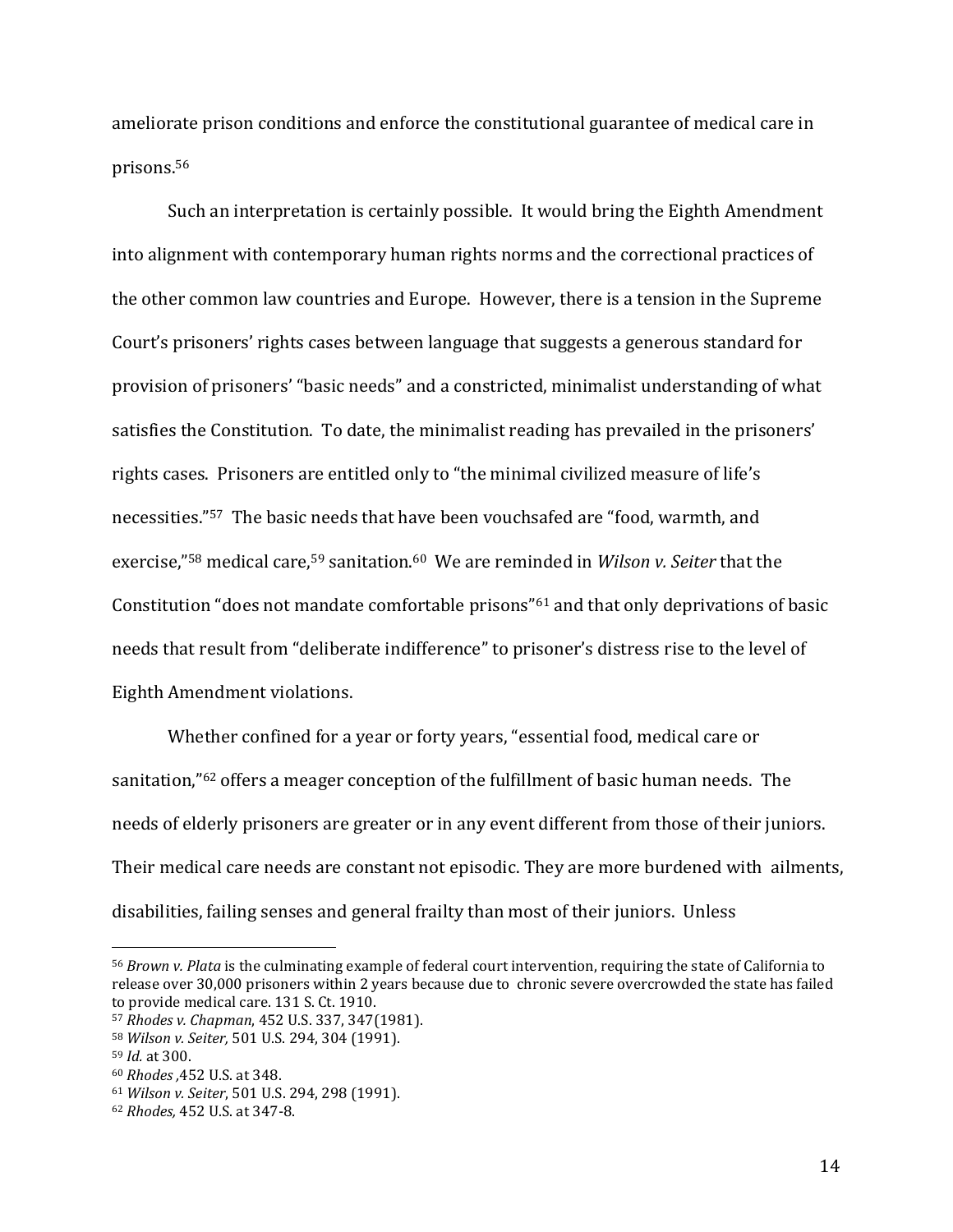accommodation is made, these general conditions of age add layers of physical and mental suffering to prison life. Should accommodating prison elders constitute an appropriate interpretation of Eighth Amendment "basic needs" for this population or a vain demand for "comfortable prisons?" Is the suffering of frail elder bodies and minds in prison without "penological purpose" or rather part and parcel of any sentence long enough to portend aging and dying in prison? Thus far the generous potential of the Eighth Amendment has not been realized for prisoners, prison elders included.

The Eighth Amendment has merely supplied a floor below which federal and state prison conditions may not fall. The most recent Supreme Court prisoners' rights case illustrates the reluctance of the Court to venture beyond minimalist conception of prisoners' Eighth Amendment rights. The Court in *Brown v. Plata* was provoked to order tens of thousands of prisoners be sent to county jails, out of state prisons, or released to relieve prison overcrowding.<sup>63</sup> The Court concluded that extreme overcrowded conditions in California prisons prevented the state from meeting its constitutional obligation to provide adequate medical care to prisoners.64 The record before the Court documented that California's failure was both systemic and abject. 65 The dramatic remedy imposed should not obscure that the Court did not transcend its minimal "essential" medical care model heretofore employed. Rather it provided a bold remedy for the catastrophic failure of the state to provide health care in its chaotic, overcrowded prisons.

### **IV. Advocating for humane reform: earned and unearned mercy**

<sup>63</sup> *Brown v. Plata,* 131 S. Ct., at 1922.

<sup>64</sup> *Id.* at 1923-4.

<sup>65</sup> *Id.* at 1939.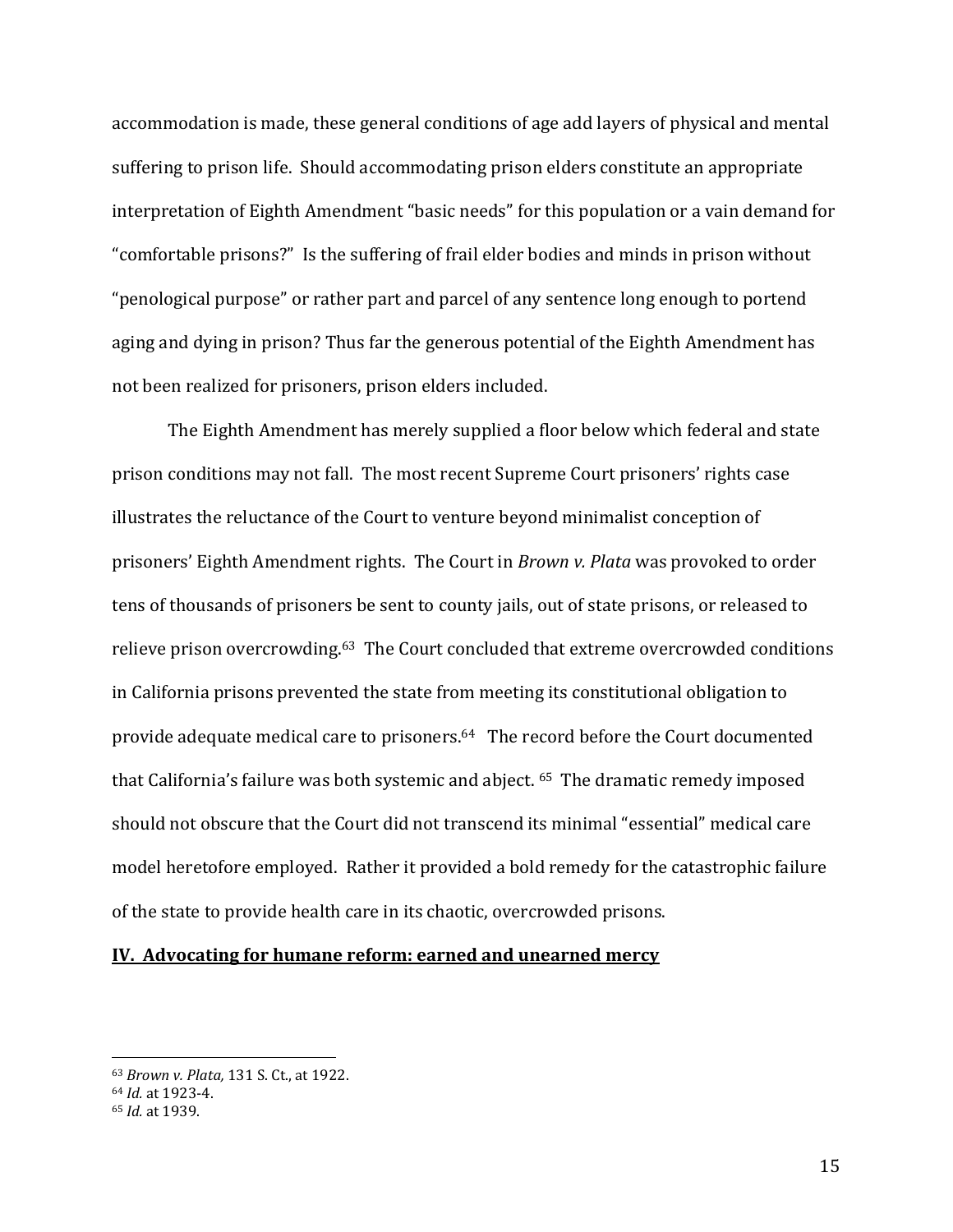Public antipathy to elderly murderers and pedophiles does not abate simply because the cost of incarcerating them is large and growing. The reformer who pursues greater use of compassionate release and efficient segregated housing for prison elders will be accused of loosing predators and coddling undeserving criminals. Cost savings arguments alone will not persuade politicians or the public to support cost savings programs. Reform could run into the buzz saw of demands for incapacitation and more punitive conditions of incarceration. One option for reformers is obfuscation, to advertise cost savings but conceal risk or any humane improvements in the living conditions of the incarcerated elderly. This approach would be a disheartening continuation of the manipulation that has degraded public discourse and public policy in the mass incarceration era. This approach would of course also place such initiatives and their proponents at risk should humane practices come to light or a disabled septuagenarian find the will and the means to resume predation. An alternative would be to braid cost arguments with the criminal justice values that have been suppressed in public discourse in the mass incarceration era. The redemptive values of rehabilitation, reintegration and mercy could return to public discourse about crime and punishment policies.

It will be useful to distinguish between two types of good reasons that support the reduction of a sentence of imprisonment. These might be called "earned" and "unearned" mercy. By "mercy" here I understand diminution of sentence or the conditions under which the sentence is served for reasons other than legal errors in conviction and sentencing. Granting mercy, earned or unearned, is not the important business of correcting erroneous convictions and sentences but rather taking into account the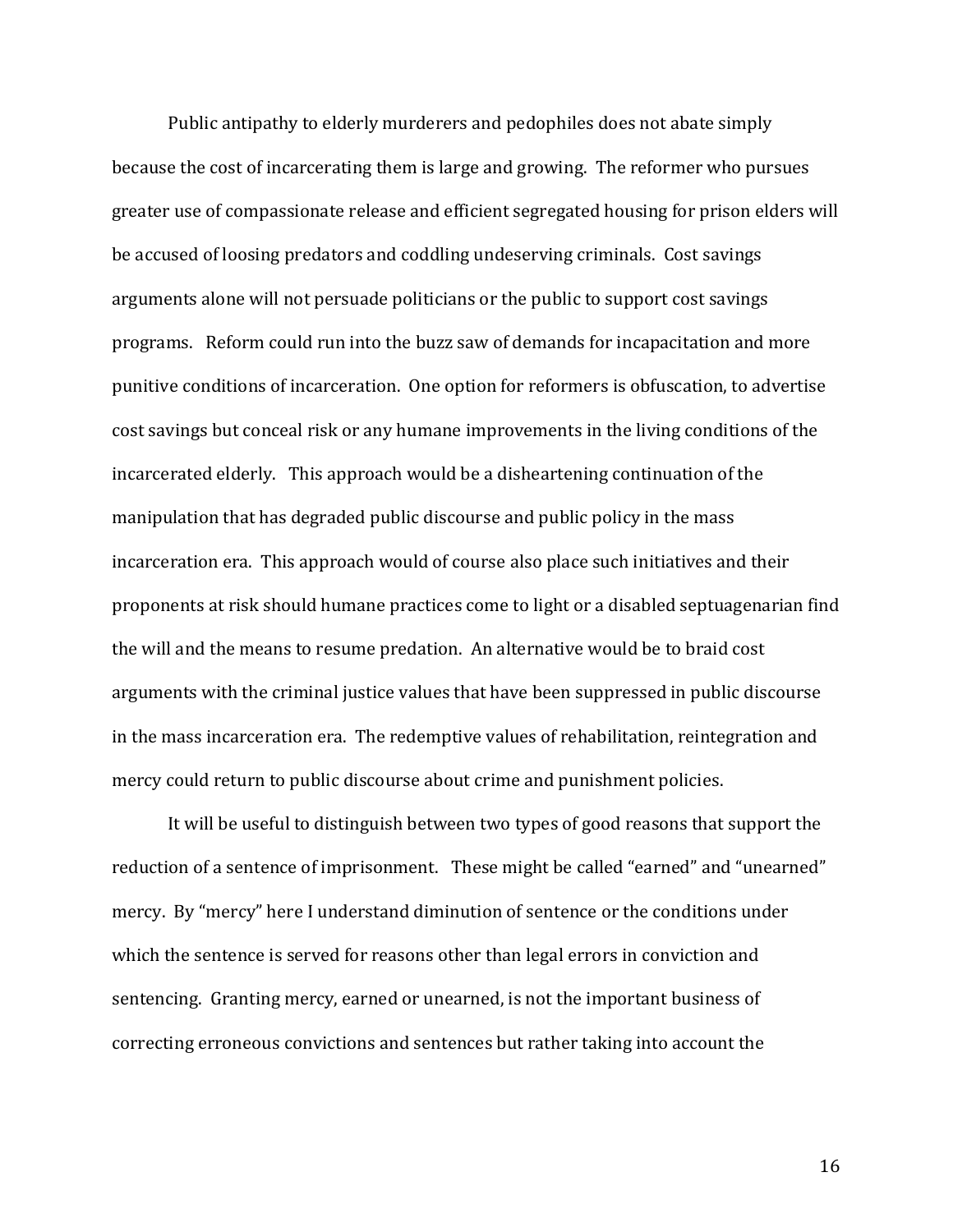subsequent life course of the prisoner.66 A prisoner might *earn* consideration for parole release by contributions to prison society such as teaching fellow prisoners to read or caring for the sick. Or by acts of heroism such as risking his life to save a guard or fellow prisoner threatened by rioting prisoners or a prison in flames. These achievements or contributions are reasons to be taken into consideration when a prisoner applies for parole or executive clemency. The prisoner earns consideration but has no enforceable claim. <sup>67</sup> A second kind of good reason to show mercy does not arise because of the reform or accrued merit of the prisoner but from his or her physical or mental infirmity and suffering. Such infirmities afflict the prison population in advanced old age and are acerbated by typical prison conditions. The good reason to show unearned mercy is compassion for human suffering. The aged or other afflicted prisoner may not have reformed, rehabilitated or otherwise earned consideration for relief. His or her claim to consideration may reside solely in need and suffering.

For prison elders compassion would be the apposite redemptive value in that active contributions exceeding a pro-social atttitude and cooperativeness may be beyond the capacities of so many of them. The degree or quality of compassion mustered need not approach saintliness. Nor need it be accompanied by forgiveness. What is needed is just enough recognition of the fellow humanity of the elderly criminal to allow comprehension

<sup>66</sup> Some proponents of strict retributive justice regard justice as entirely "backward looking;" from this point of view nothing a prisoner does post-conviction ought to reduce his or her sentence. Although certain features of the criminal justice dispensation of the last few decades has moved us closer to this approach, parole, good time, compassionate release and executive clemency are testimony to the lack of fit between this view and American criminal justice institutions. *See* Rapaport, *supra* note 31 for a discussion and critique of retributive justice understood in this restrictive form.

<sup>67</sup> If however the prisoner has satisfied requirements which law or regulation treats as sufficient (not merely relevant) for release, he or she would be entitled to release. Conn. Bd. of Pardons v. Dumschat, 452 U.S. 458, 464 (1981).